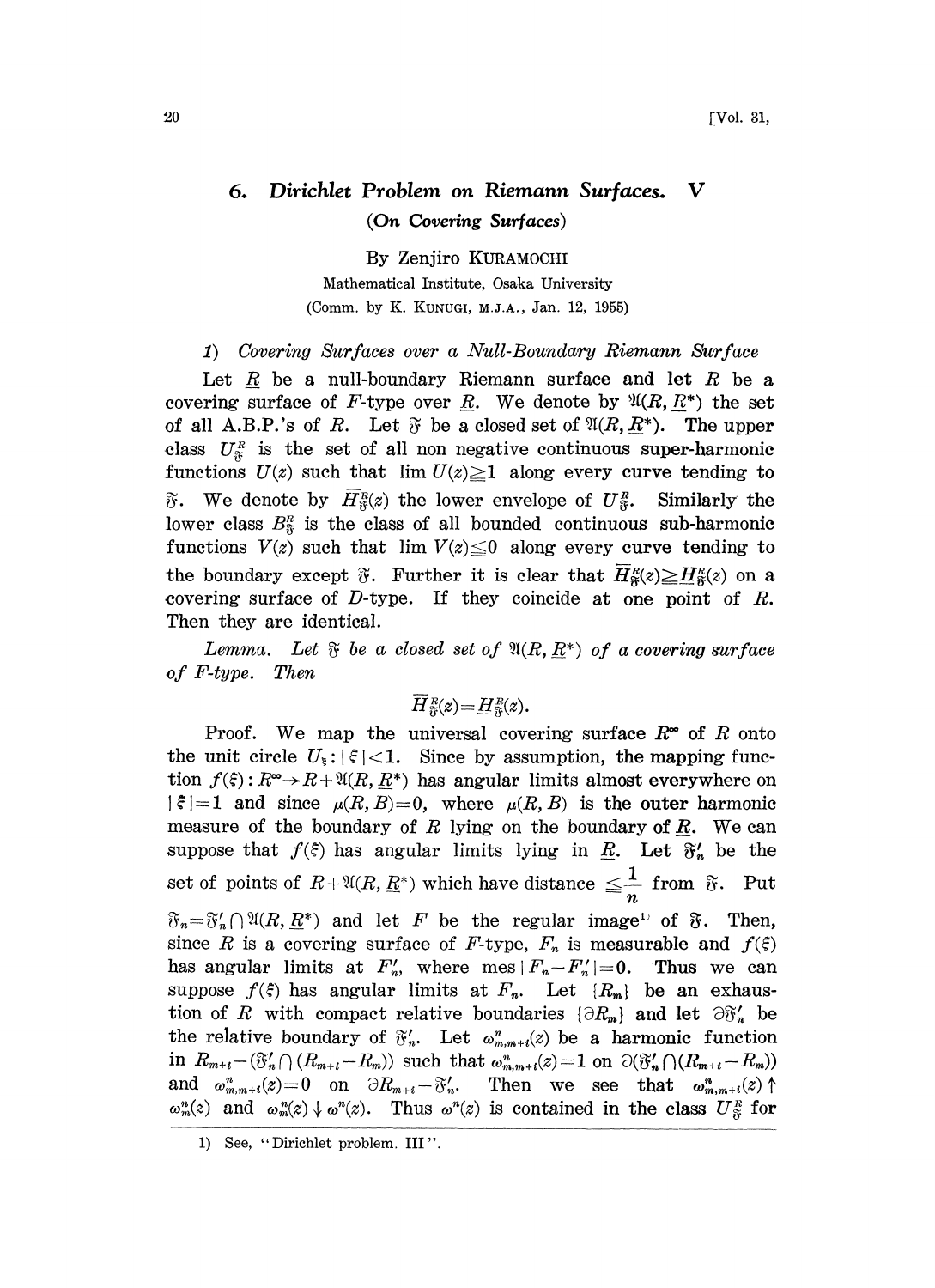every *n* and  $\omega(z) = \lim_{\alpha} \omega^n(z) \ge \overline{H}_{\mathfrak{F}}^R(z)$ . On the other hand  $f(\xi)$  has angular limits not contained in  $\mathfrak F$  almost everywhere on  $CF$ , where  $\lim F_n = F$  and  $CF$  is the complementary set of F with respect to  $|\xi|=1$ . We show  $\omega(z)$  has angular limit zero almost everywhere on  $CF.$  If it were not so, we can find a closed set  $E$  of positive measure in  $CF_n$ , because  $\lim|\text{mes}|F_n-F||=0$ , such that  $\omega(z)$  has an angular limit  $\delta(\delta > 0)$  on E. Let  $D_E$  be a domain containing an angular end-part:  $|\arg(1-e^{-i\theta}\xi)|<\frac{\pi}{2}-\delta_0$  at every point  $\xi$  of E and let  $C(r)$  be a circle such that  $|\xi| < r$ . Since the mapping function has angular limits contained in R almost everywhere on  $CF_n$ ,  $f(\xi)$ tend to A.B.P.'s outside of  $\mathfrak{F}_n$  in angular domain. Hence there exists r,  $n_0$  and a closed set  $E'(\subseteq E)$  such that, if  $\xi \in (D_{E'} \cap (U_{\xi} - C(r)))$ ,<br>then  $f(\xi) \notin \mathfrak{F}'_n(n \geq n_0)$ . As to the mapping  $R^{\infty} \to U_{\xi}$ ,  $R^{\infty}_n$  is mapped onto the simply connected domain containing  $\xi = 0$ . Hence the image of  $\partial \mathfrak{F}'_n(n>n_0)$  does not fall in  $D_{E'} \cap (U_{\epsilon}-C(r))$ . Since  $D_{E'} \cap (U_{\epsilon}-C(r))$ is composed of at most a finite number of domains, there exists at least one component  $D'_{E'}$  with the property that  $D'_{E'}$  has a set on  $|\xi|=1$  of positive measure as its boundary. Since the boundary of  $D'_{E'}$  is rectifiable, there exists a harmonic function  $\hat{\omega}(\hat{\xi})$  such that  $\hat{\omega}(\xi)=1$  on the boundary of  $D'_{E'}$  except one lying on  $|\xi|=1$  and  $\hat{\omega}(\xi)=0$  on the boundary of  $D'_{E'}$  lying on  $|\xi|=1$ . Consider  $\omega_{m,m+i}^n(z)$ on  $D'_{E'}$ . Then we see by the maximum principle that  $\alpha_{m,m+i}^n(z) \geq \hat{\omega}(\xi)$ . Let  $i \rightarrow \infty$  and then  $m, n \rightarrow \infty$ . We have  $\omega(z) \geq \hat{\omega}(\xi)$ . This contradicts that  $\omega(z)$  has an angular limit zero. Hence  $\omega(z)=0$  almost everywhere on CF. Let  $\omega(U_{\varepsilon}, F)$  be the harmonic measure of F. Then we have  $\omega(U_{\xi}, F)=H_{\mathcal{R}}^{R}(z)$ , and the inverse inequality is clear.

Put  $\mathcal{Q}_n = R - \mathfrak{F}'_n$  and let  $J^{\lambda}$  be the domain where  $\overline{H}_{\mathfrak{F}}^n(z) > \lambda$  and put  $T^{\lambda,n} = \Omega_n \cap J^{\lambda}$ . Let  $\omega_{m,m+i}^{\lambda,n}(z)$  be a harmonic function in  $R_{m+i}$  $((R_{m+i}-R_m)\cap T_n^{\lambda})$  such that  $\omega_{m,m+i}^{\lambda,n}(z)=1$  on  $\partial(R_{m+i}-R_m)\cap T^{\lambda,n})$  and  $\omega_{m,m+t}^{\lambda,n}(z) = 0$  on  $\partial R_{m+t} - T^{\lambda,n}$ . Then  $\omega_{m,m+t}^{\lambda,n}(z) \uparrow \omega_m^{n,\lambda}(z)$  and  $\omega_m^{m,\lambda}(z) \downarrow \omega^{n,\lambda}(z)$ .<br>As above, we can prove that  $\omega^{\lambda,n}(z)$  has angular limit zero almost As above, we can prove that  $\omega^{\lambda,n}(z)$  has angular limit zero almost everywhere on  $F_{2n}$ . On the other hand since  $\omega^{\lambda,n}(z) < \frac{1}{\lambda} \overline{H}_{\mathfrak{F}}^{n}(z)$ . has angular limit zero on  $CF_n$ . Therefore  $\omega^{\lambda,n}(z)=0$ . Thus we can easily construct a super-harmonic function  $W(z)$  such that  $W(z) = \infty$ at every point of the boundary defined by a non compact domain  $\sum_{\lambda>0} \sum_{n=1}^{\infty} T^{\lambda,n}$ , because every  $T^{\lambda,n}$  determines a set of outer harmonic measure zero.<sup>2)</sup> Then it is clear that  $\overline{H}_{\mathcal{F}}^R(z)-\varepsilon W(z)$  is contained in  $B_{\frak F}^n$  class for every positive number  $\varepsilon.$  Hence  $\overline{H}_{\frak F}^n(z)\leqq \underline{H}_{\frak F}^n(z).$  Thus

<sup>2)</sup> See, "Harmonic measures and capacity. I".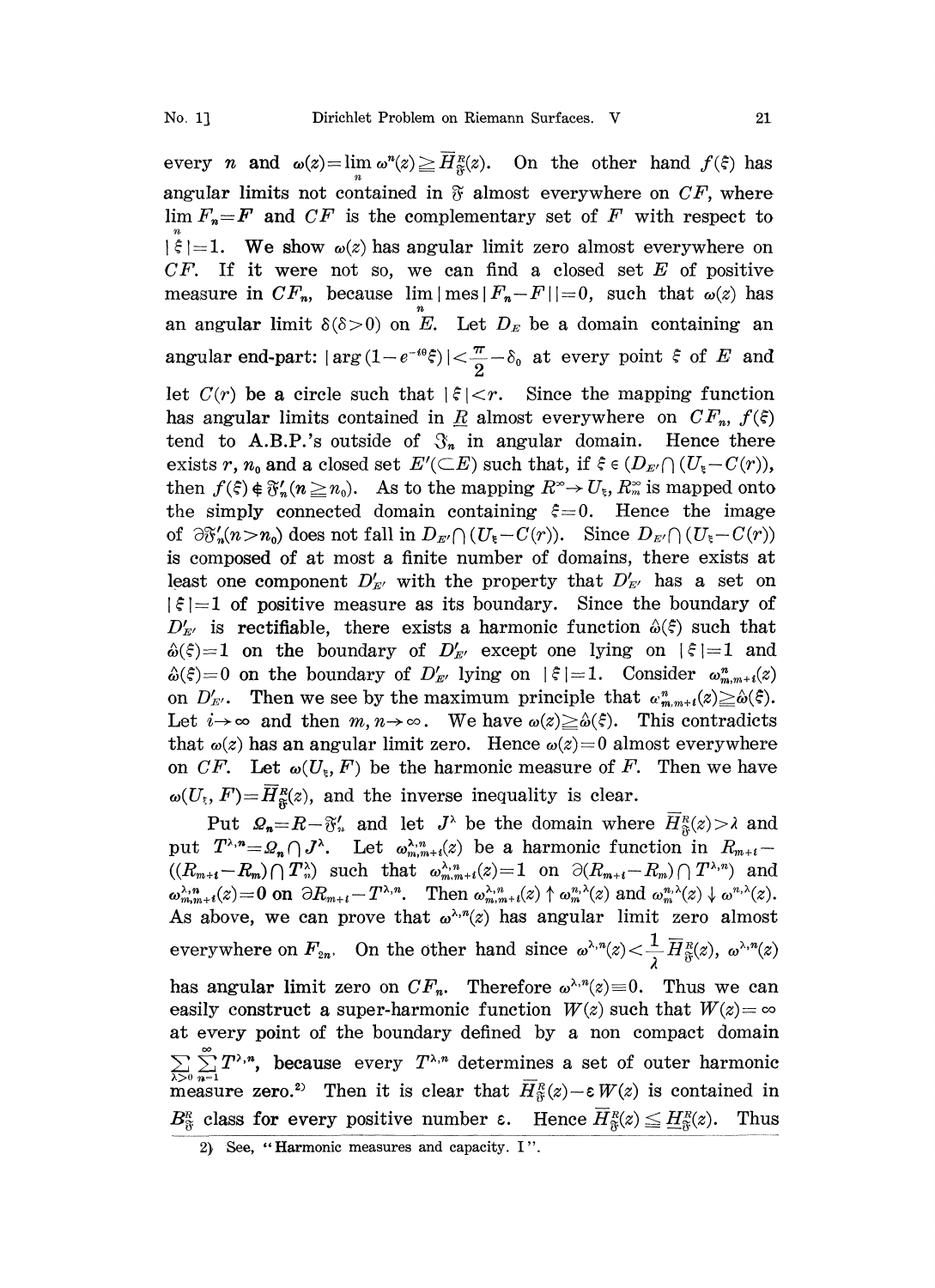## 22 Z. KURAMOCHI [Vol. 31,

 $\overline{H}_{\mathcal{R}}^R(z) = \underline{H}_{\mathcal{R}}^R(z) = \omega(U, F)$ . Similarly, for open set  $\Omega$  of  $\mathfrak{A}(R, R)$ , we have  $\overline{H}_{0}^{R}(z) = H_{0}^{R}(z)$ .

Let  $\varphi(\mathcal{P}): \mathcal{P} \in \mathfrak{A}(R, R^*)$  be a real valued function. Define the upper class  $U^R_{\varphi}$  consisting of all the lower bounded continuous superharmonic functions such that  $\lim u(z) \ge \varphi(\rho)$  and let its lower envelope by  $H_{\alpha}^{R}(z)$ . We also define the lower class and its upper envelope  $\underline{H}_{\varphi}^{R}(z)$ . If  $H_{\varphi}^{R}(z) = \underline{H}_{\varphi}^{R}(z)$  holds, then  $\varphi(\varphi)$  is called a resolutive boundary function and we denote the common envelope by  $H_s^{\scriptscriptstyle R}(z)$ .

Theorem 5.1. Let R be a covering surface of F-type and let  $\varphi(\hat{\beta})$  be semi-continuous function. Then  $\varphi(\hat{\beta})$  is resolutive.<br>  $\text{Dose}$  is resolutive.  $\varphi(\beta)$  be semi-continuous function. Then  $\varphi(\beta)$  is resolutive.<br>Proof. Let  $\varphi(\beta) : M \ge \varphi(\beta) \ge m$  be an upper (lower) semi-

continuous function on  $\mathfrak{A}(R, \underline{R}^*)$  and divide the interval  $[m, M]$  into sub-intervals such that  $m=c_0 < c_1, \ldots, c_n=M$ , and  $c_{i+1}-c_i=\frac{M-m}{m}$ n Denote the set  $\xi(\varphi(\mathbf{\hat{p}})\geq c_i)$  by  $A_i$  which is closed and  $\xi(c_{i+1}\geq \varphi(\mathbf{\hat{p}}))$  $>c_i$  by  $E_i$  respectively. Let  $U_{A_i}$  and  $B_{B_i}$  be the upper and the lower classes of the characteristic function of  $A_i$ . Put  $U_{E_i}(z) = U_{A_i}(z) - V_{A_{i+1}}(z)$  $(V_{E_i}(z) = V_{A_i}(z) - U_{A_{i+1}}(z)$ , where  $U_{A_i}(z)$ ( $V_{A_i}(z)$ ) is a function contained in the class  $U_{A_i}(B_{A_i})$ . Then  $U_{E_i}(z)(V_{E_i}(z))$  is super(sub)-harmonic and  $\lim_{z\to E_i} U_{E_i}(z) = 1 \lim_{z\to C E_i} V_{E_i}(z) \leq 0$ . Thus  $U_{E_i}(z) (V_{E_i}(z))$  is contained in the class  $U_{E_i}(B_{E_i})$ . Hence  $U_{\varphi}^n(z) = \sum_{\iota} c_{\iota+1} U_{E_i}(z) (V_{\varphi}^n(z) = \sum_{\iota} c_{\iota} V_{E_i}(z))$  is contained in the class  $U^{\scriptscriptstyle R}_{\scriptscriptstyle\varphi}(B_{\scriptscriptstyle\varphi}^{\scriptscriptstyle R})$  but the lower envelope  $H^{\scriptscriptstyle R}_{\scriptscriptstyle\cal E,\varphi}(z)(H^{\scriptscriptstyle R}_{\scriptscriptstyle\cal E,\varphi}(z))$  of  $U_{E_i}(B_{E_i})$  is equal to the harmonic measure of the image of  $E_i$  on  $|\xi|=1$ . Thus we have

$$
(U_{\varphi}^{n}(z)-V_{\varphi}^{n}(z))\leq \frac{1}{n}\sum_{i=0}^{n-1}\omega(U_{\xi},E_{i}), \text{ let } n\rightarrow\infty. \quad \text{Then}
$$

$$
\overline{H}_{\varphi}^{R}(z)=\underline{H}_{\varphi}^{R}(z)=\int\varphi\,d\mu,
$$

where  $\mu$  is the harmonic measure.

From the general theory of Dirichlet problem, we have next

Lemma.  $H^R_{\varphi}(z)$  is the upper envelope of  $H^R_{\Psi}(z)$ , where  $\psi < \varphi$  and<br>i upper bounded and semi-continuous on  $\mathfrak{A}(R, R^*)$ . The similar  $\psi$  is upper bounded and semi-continuous on  $\mathfrak{A}(R, \underline{R^*})$ . fact holds for  $\overline{H}^R_{\varphi}(z)$ .

In the same manner used by M. Brelot, we have

Theorem 5.2. In order that  $\varphi(\rho)$  is resolutive, it is necessary and sufficient that  $\varphi(\beta)$  is integrable in the narrow sense.

2) Covering Surfaces over a Positive Boundary Riemann Surface

Let  $\underline{R}$  be a positive boundary Riemann surface,  $G(\underline{z}, \underline{z}_0)$  be the Green's function and let  $h(z)$  be its conjugate. Put  $k(z)=e^{-a-a}$ . We define the length of a curve  $\underline{L}$  by  $\int_{I} dk(z)$  and the distance be-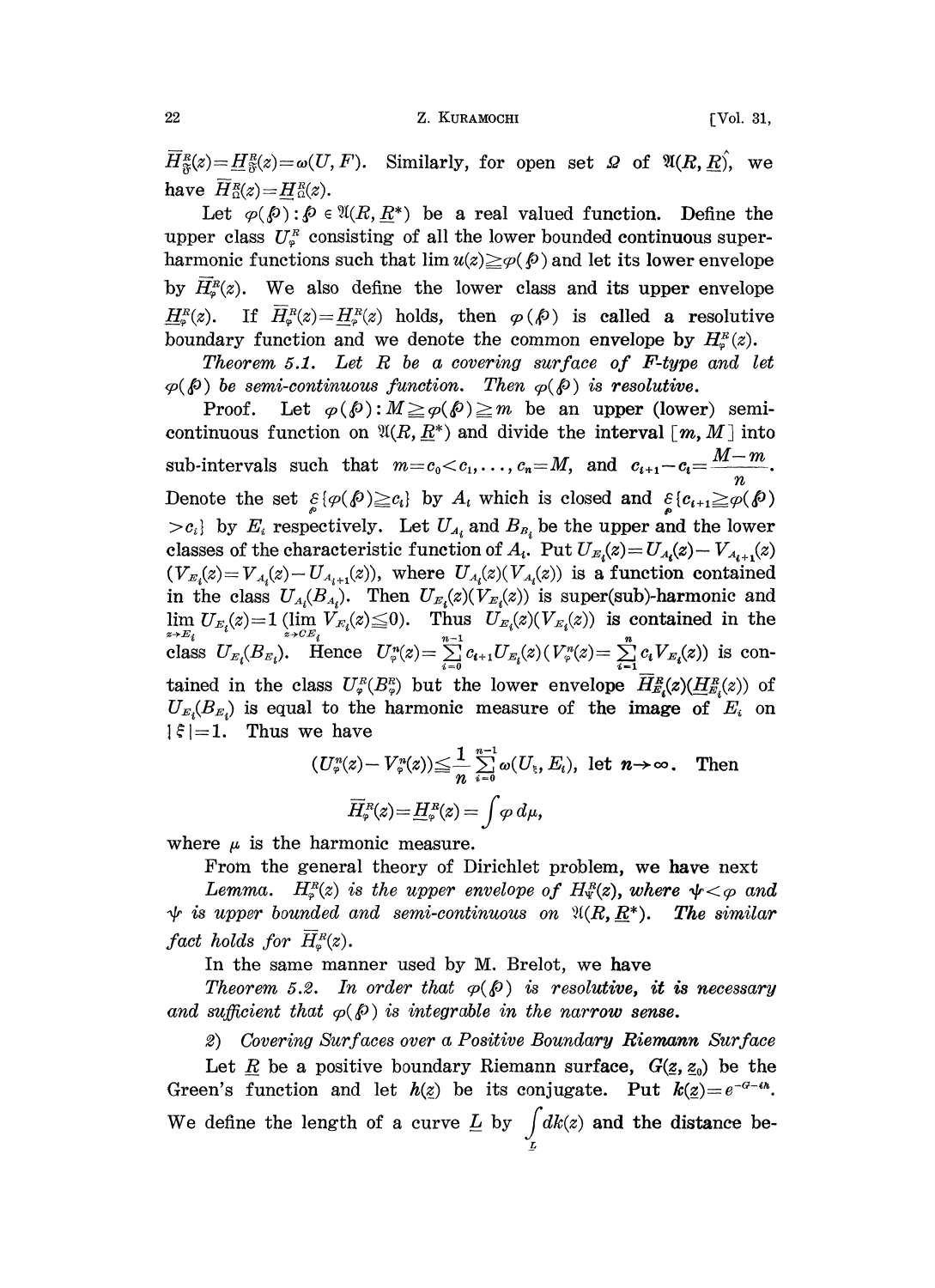tween two points  $z_1$  and  $z_2$  by the lower limit of the lengths of all curves L connecting  $\underline{z}_1$  with  $\underline{z}_2$  in  $\underline{R}$ . Then we have a metric space  $R^*$  by completion of this metric. Let R be a covering surface over  $\underline{R}$ . The distance between two points  $z_1$  and  $z_2$  of  $R$  is defined by the diameter of the projection of all curves connecting  $z_1$  with  $z_2$ in R. We map the universal covering surface  $R^*$  of R onto the unit circle  $U_{\xi}$ :  $|\xi|$ <1 and let  $f(\xi)$  be the mapping function from  $R^{\infty}$  to  $\underline{R}^{*}$ . If a curve  $l_{z}$  on R tends to the boundary of R and its projection tends to a point  $R^*$ , we say that  $l<sub>s</sub>$  determines an A.B.P. which means that the composed function  $R^{\infty} \rightarrow R \rightarrow k(z)=w$ , has limit  $w_0$  on the w-plane along the image  $l_z$  of  $l_z$  on  $R^{\infty}$ . Since  $|k(z)| < 1$ , the image  $l_{\xi}$  tends to a point on  $|\xi|=1$  where  $U_{\xi} \rightarrow w$ -plane has an angular limit  $w_0$ , whence  $U_\xi \to \underline{R}^*$  has an angular limit. Since  $f(\hat{z}) \to w$  is bounded, it follows that  $R \to \underline{R}^*$  has angular limits almost everywhere on  $|\hat{z}| = 1$ . Thus R is a covering surface of F-type. everywhere on  $|\xi|=1$ . Thus R is a covering surface of F-type. Let  $\mathfrak{A}_{\xi}$  be the image of  $\mathfrak{A}(R,\underline{R}^*)$  and F be the image of a closed set  $\Im$  of  $\mathfrak{A}(R, R^*)$ . Then we see that they are measurable. Hence we have the same results about the Dirichlet problem as in the case when  $\underline{R}$  is a null-boundary Riemann surface.

## 3) Covering Surface of Finite Number of Sheets

Let  $R$  be a positive boundary Riemann surface. We have introduced A-topology on an abstract Riemann surface R. Then R is a metric space  $\underline{R}^*$ . In this topology, every boundary component is one point. We define the length of a continuous curve  $\underline{L}$  by  $\overline{\lim} \sum_{i=1}^{n} |z_i|$ ,  $z_{i+1}$ , where  $\{z_i\}$  are points of  $L$  and  $|z_i, z_{i+1}|$  is the distance between  $z_i$  and  $z_{i+1}$  in A-topology. We introduce another topology as follows: If a curve  $\underline{L}$  tends to a point p of  $\underline{R}^*$  and the Green's function  $G(\underline{z},\underline{z}_0)$  has a limit  $\gamma_1$  when  $\underline{z}$  tends to p along  $\underline{L}$ . We say that  $\underline{L}$ determines a point z of  $\underline{R}^{**}$ . Let  $G_{\delta_1}(z_1)$  be the domain of  $\underline{R}$  in which  $\gamma_1+\delta_1>G(\underline{z},z_0)>\gamma_1-\delta_1$ . Let  $\underline{z}_1$  and  $\underline{z}_2$  be two points of  $\underline{R}^{**}$ . Then  $G_{\delta_1}(z_1) \ni z_2$  for sufficiently large number  $\delta_1$ . Connect  $z_1$  and  $z_2$ by a curve  $\underline{L}$  in  $G_{\delta_1}(z_1)$  and denote by  $\Lambda(\underline{L})$  the diameter of  $\underline{L}$ . Put  $\delta_2$ =inf  $\Lambda(L)$  of all curves above-mentioned. It is clear that  $\delta_2$  increases when  $\delta_1$  decreases. We define the distance between  $z_1$  and  $z_2$  by inf( $\delta_1 + \delta_2$ ). The topology by this metric will be called Btopology and  $R^{**}$  is also a metric space.

It is clear that  $B$ -topology is the same as the original topology when  $R^{**}$  is restricted in R, because  $G(z, z_0)$  is continuous in R. Let R be a covering surface over  $\underline{R}$ . If a continuous curve L converges to the boundary of  $R$  and its projection tends to a point of  $\underline{R}^{**}$ , we say that L determines an A.B.P. The distance between  $z_1$  and  $z_2$  is defined as usual by the lower limit of the diameter in